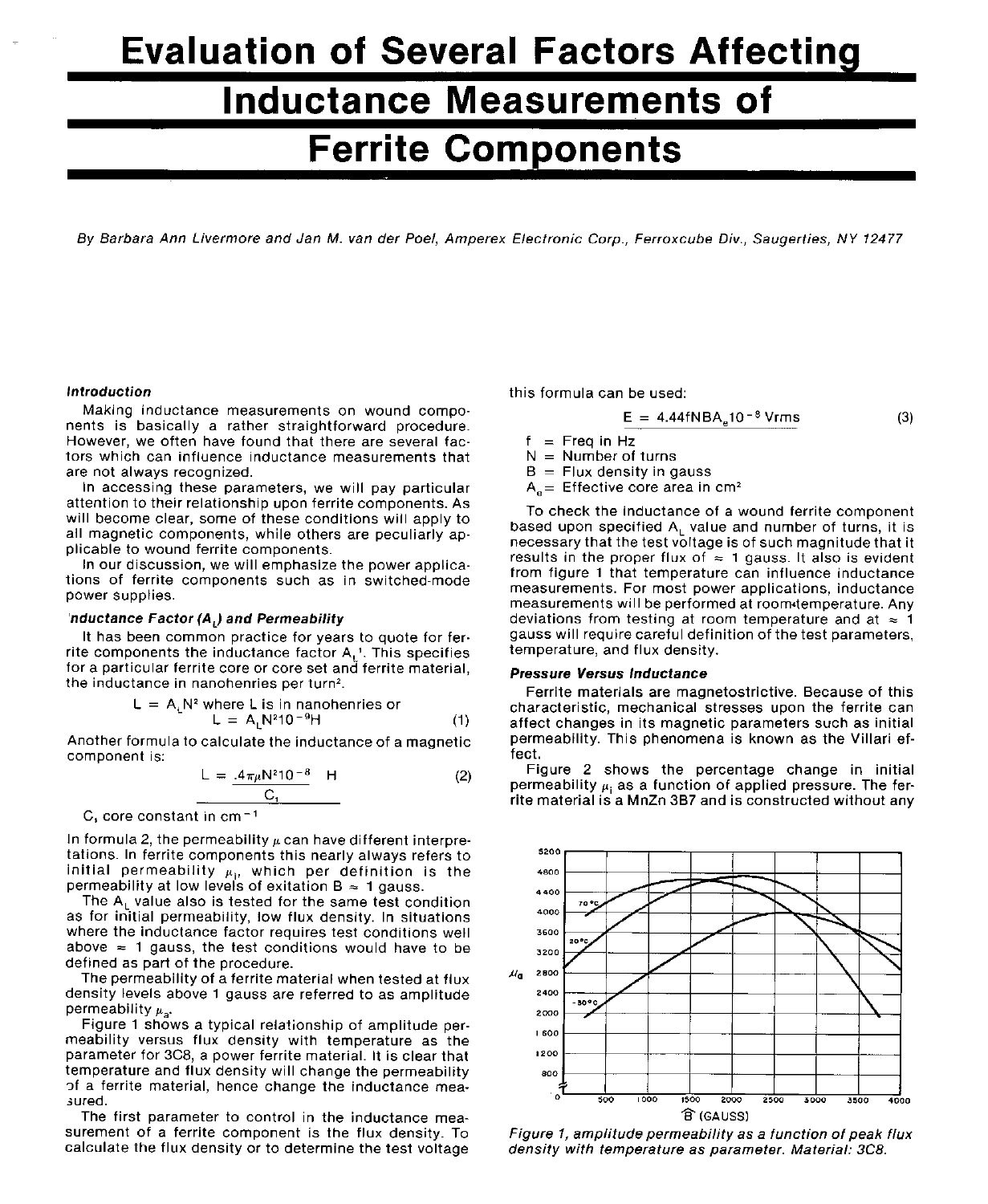

*Figure 2, change in initial permeability as <sup>a</sup> function of ap plied pressure. Material: 3B7.*



*Figure 3, change in inductance in <sup>a</sup> gapped 3622 pot core as <sup>a</sup> function of the clamping force.*



*Figure <sup>4</sup>, measured inductance changes in two toroidai cores*, *846T250-3E2A.*



*Figure 5, measured inductance changes in three toroidal cores*, *846T250-3E2A.*



*Figure 6, inductance factor deviation as <sup>a</sup> function of winding height for the 2616 pot core.*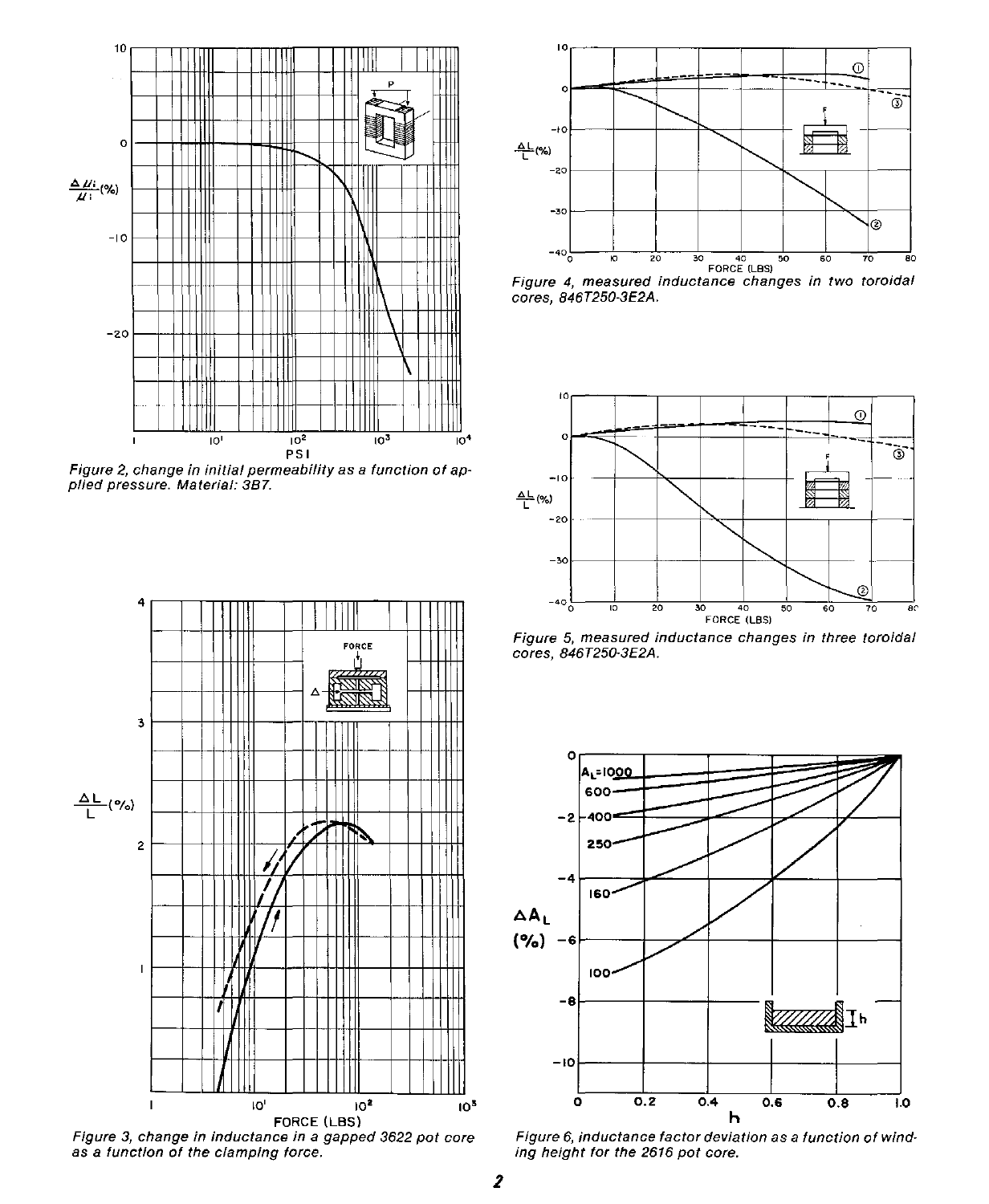

*Figure* 7, *inductance factor deviation as <sup>a</sup> function of the location of <sup>a</sup> single-layer winding in the <sup>2616</sup> pot core*.



*Figure <sup>8</sup>, inductance change as <sup>a</sup> function of DC ampereturns. Pot cores 3019 and 4229 gapped to*  $\mu_e$  = 75.



*Figure 9, flux paths in <sup>a</sup> gapped pot core for integral turns (A) and fractional turns (B).*

air gap in the magnetic circuit<sup>2</sup>. If an air gap is present in the magnetic circuit, and this will always be the case when two cores are used to form the magnetic circuit, we can observe an increase in inductance at relatively low clamping pressures.

Figure 3 gives the increase in inductance as <sup>a</sup> function of the clamping force for a 3622 pot core with an  $\mu_a = 500^2$ . The change in inductance is due to <sup>a</sup> reduction of the length of the air gap. The proper clamping force for <sup>a</sup> gapped 3622 pot core is approximately 50 lbs. or  $\approx$  150 PSI.

Cores that are impregnated or encapsulated can exhibit <sup>a</sup> significant drop in inductance after potting, which is due to the Villari effect<sup>s</sup>. The pressures involved here, however, are in the order of 1000 PSI or higher.

For certain applications, it is quite normal to use two or even three toroidal cores in parallel. Taping these cores prior to winding is often standard procedure. Yet this seemingly simple operation can cause an unexpected and undesirable decrease of inductance.

Figures <sup>4</sup> and <sup>5</sup> demonstrate what is happening. The toroidal cores used in these experiments are our 846T250-3E2A (OD .870, ID .540, and HT .250; 3E2A  $\mu_{\parallel} =$  5000). Each toroid is clamped between rubber pads and the clamping force is increased while periodic inductance measurements are made. Curve <sup>1</sup> in figures <sup>4</sup> and 5 represents the average value of two and three cores respectively. Now cores 1 and 2 were clamped together and the force was again applied, which resulted in curve 2 of figure 4. The same procedure was followed with three toroids, curve 2 of figure 5. We find large changes in inductance at very modest levels of pressure of  $\approx$  150-200 PSI. This cannot be explained due to the magnetostriction of the material since this is about <sup>a</sup> factor 10 lower than the pressures where the Villari effect becomes significant. We felt that this change in inductance which we observed was probably caused by the fact that toroids are not perfectly flat, causing large pressures in localized small areas. To test this theory, we repeated the same tests with the two and three toroids, but we now placed rubber washers between the toroids. Curve 3 in figures 4 and 5 showed the test results for this combination completely restoring the original individual core data.

#### <sup>50</sup> *Winding Dependency*

In gapped ferrite components, such as pot cores and E cores, we observe <sup>a</sup> winding dependency. If <sup>a</sup> bobbin is wound with <sup>a</sup> winding that occupies substantially less than the total winding area, the measured inductance will deviate from the expected, calculated inductance<sup>4</sup> .

Figures 6 and <sup>7</sup> give, for <sup>a</sup> 2616 pot core, the magnitude of these deviations. Since the tolerance on low-inductance factors can be as low as  $\pm 1\%$ , the possible deviations are large when compared with this tolerance. This is particularly the case with single-layer windings, where depending upon their location in the bobbin and  $A_1$  value, we might find differences of more than 20% in measured inductance values (figure 7).

#### *Inductance and DC Bias*

It is <sup>a</sup> well recognized phenomena that the presence of <sup>a</sup> DC pre-magnetization in <sup>a</sup> magnetic component easily can influence measured inductance values. Since ferrites have relatively low saturation flux densities, they are more susceptible to DC bias than some other materials.

Figure 8 shows, for two gapped pot cores, the change in inductance as <sup>a</sup> function of the DC ampere-turns. Both cores are pre-adjusted for the same effective permeability of 75. The 4229 core, which is larger than the 3019 core, will be able to support larger values of DC ampere-turns.

### *Fractional Turns*

In magnetic designs using E cores or pot cores, it is